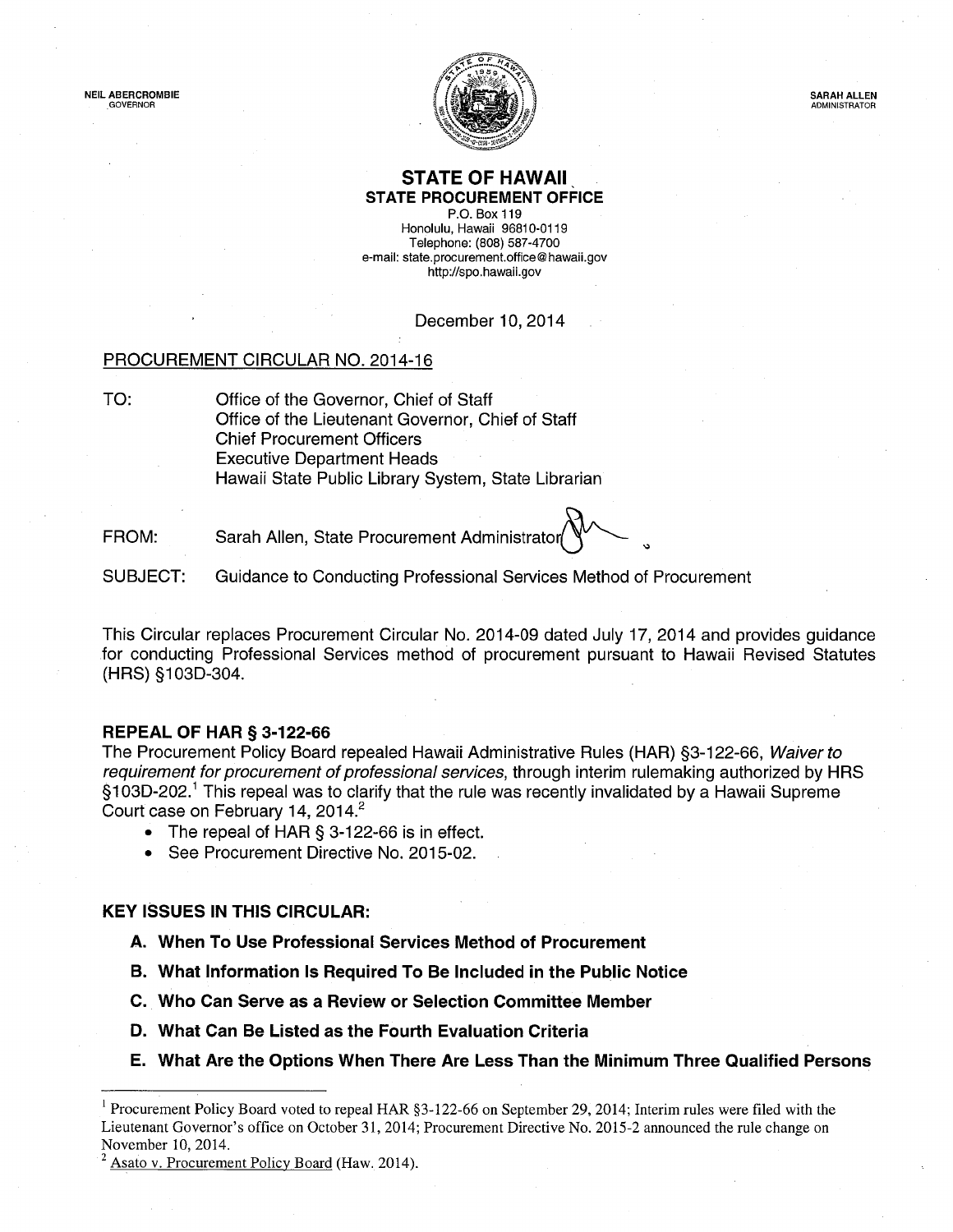# A. WHEN TO USE PROFESSIONAL SERVICES METHOD OF PROCUREMENT

| PROCUREMENT CIRCULAR NO. 2014-16<br>November 10, 2014<br>Page 2<br>A. WHEN TO USE PROFESSIONAL SERVICES METHOD OF PROCUREMENT<br>Professional services method of procurement is one of the six (6) methods of procurement pursuant<br>to Chapter 103D, Hawaii Revised Statutes (HRS). Procuring personnel have the responsibility to<br>select the appropriate method to purchase their necessities and adhere to the mandatory<br>requirements within each method. If more than one method may be utilized, select the best method.<br>The chart below notates when the Professional Services method shall be used and when the method<br>may be used. For purchases that do not fulfill the requirements within the "Optional" bullets below,<br>select another method of procurement. |                                                                                                                                                                                                                                                                                                                                                                                                                                                                                                                                                                                                                                                                                                                                                                                                                                                                                                                                                                                                                                                                                                                                                                                                                                                                                                                                                                                                                                                                                                                                                                                                                                 |  |  |  |  |
|------------------------------------------------------------------------------------------------------------------------------------------------------------------------------------------------------------------------------------------------------------------------------------------------------------------------------------------------------------------------------------------------------------------------------------------------------------------------------------------------------------------------------------------------------------------------------------------------------------------------------------------------------------------------------------------------------------------------------------------------------------------------------------------|---------------------------------------------------------------------------------------------------------------------------------------------------------------------------------------------------------------------------------------------------------------------------------------------------------------------------------------------------------------------------------------------------------------------------------------------------------------------------------------------------------------------------------------------------------------------------------------------------------------------------------------------------------------------------------------------------------------------------------------------------------------------------------------------------------------------------------------------------------------------------------------------------------------------------------------------------------------------------------------------------------------------------------------------------------------------------------------------------------------------------------------------------------------------------------------------------------------------------------------------------------------------------------------------------------------------------------------------------------------------------------------------------------------------------------------------------------------------------------------------------------------------------------------------------------------------------------------------------------------------------------|--|--|--|--|
| <b>MANDATORY</b>                                                                                                                                                                                                                                                                                                                                                                                                                                                                                                                                                                                                                                                                                                                                                                         | <b>OPTIONAL</b>                                                                                                                                                                                                                                                                                                                                                                                                                                                                                                                                                                                                                                                                                                                                                                                                                                                                                                                                                                                                                                                                                                                                                                                                                                                                                                                                                                                                                                                                                                                                                                                                                 |  |  |  |  |
| Procurement of design<br>⋗<br>professional services <sup>3</sup><br>furnished by licensees<br>under HRS Chapter 464<br>(professional engineers,<br>architects, surveyors and<br>landscape architects)<br>shall be conducted<br>through one of two<br>procurement methods:<br>Professional<br>۰<br>Services method<br>of procurement<br>pursuant to HRS<br>§103D-304; or<br><b>Emergency</b><br>۰<br>Procurement,<br>when applicable,<br>pursuant to HRS<br>§103D-307.                                                                                                                                                                                                                                                                                                                    | Procurement of professional services (other than design<br>⋗<br>professionals listed in HRS chapter 464) may utilize the<br>following procurement methods:<br>1) Professional Services pursuant to HRS §103D-304<br>2) Competitive Sealed Bid pursuant to HRS §103D-<br>302<br>3) Competitive Sealed Proposal pursuant to HRS<br>§103D-303<br>Small Purchases pursuant to HRS §103D-305<br>4)<br>Sole Source pursuant to HRS §103D-306;<br>5)<br>6) Emergency pursuant to HRS §103D-307.<br>"Professional services" as defined in HRS §103D-104 includes :<br>$\geqslant$<br>A. [ Chapter 464 professions, are included in the chapter<br>definition, through are not available for other methods of<br>procurement listed here] real property appraisal, law,<br>medicine, accounting, dentistry, public finance bond<br>underwriting, public finance bond investment banking;<br>B. or any other practice defined as professional by the laws of<br>this State<br>HRS chapter 415A-2 "Professional service" means<br>$\bullet$<br>any service which lawfully may be rendered only by<br>persons licensed under chapters 442, 448, 453, 455,<br>457, 459, 461, 463E, 465, 466, 471, and 605, and<br>section 554-2;<br>C. or the professional and scientific occupation series<br>contained the United States Office of Personnel<br>Management's Qualifications Standards Handbook. Link<br>to handbook for a list of Professional and Scientific<br>positions is as follows: http://www.opm.gov/policy-data-<br>oversight/classification-qualifications/general-schedule-<br>gualification-standards/#url=GS-PROF-OCCUPATIONS |  |  |  |  |

<sup>&</sup>lt;sup>3</sup> The Professional Services method of procurement for design professionals mirrors the Qualifications-Based Selection (QBS) method, which is a procurement process established by the United States Congress as a part of the Brooks Act as a process for public agencies to use for the selection of architectural and engineering services for public construction projects. It is <sup>a</sup> competitive process whereby consulting firms submit qualifications to <sup>a</sup> procuring entity, who evaluate and selects the most qualified firm, and then negotiates the project scope of work, schedule, budget, and consultant fee. Price is not considered until the most qualified firm is selected.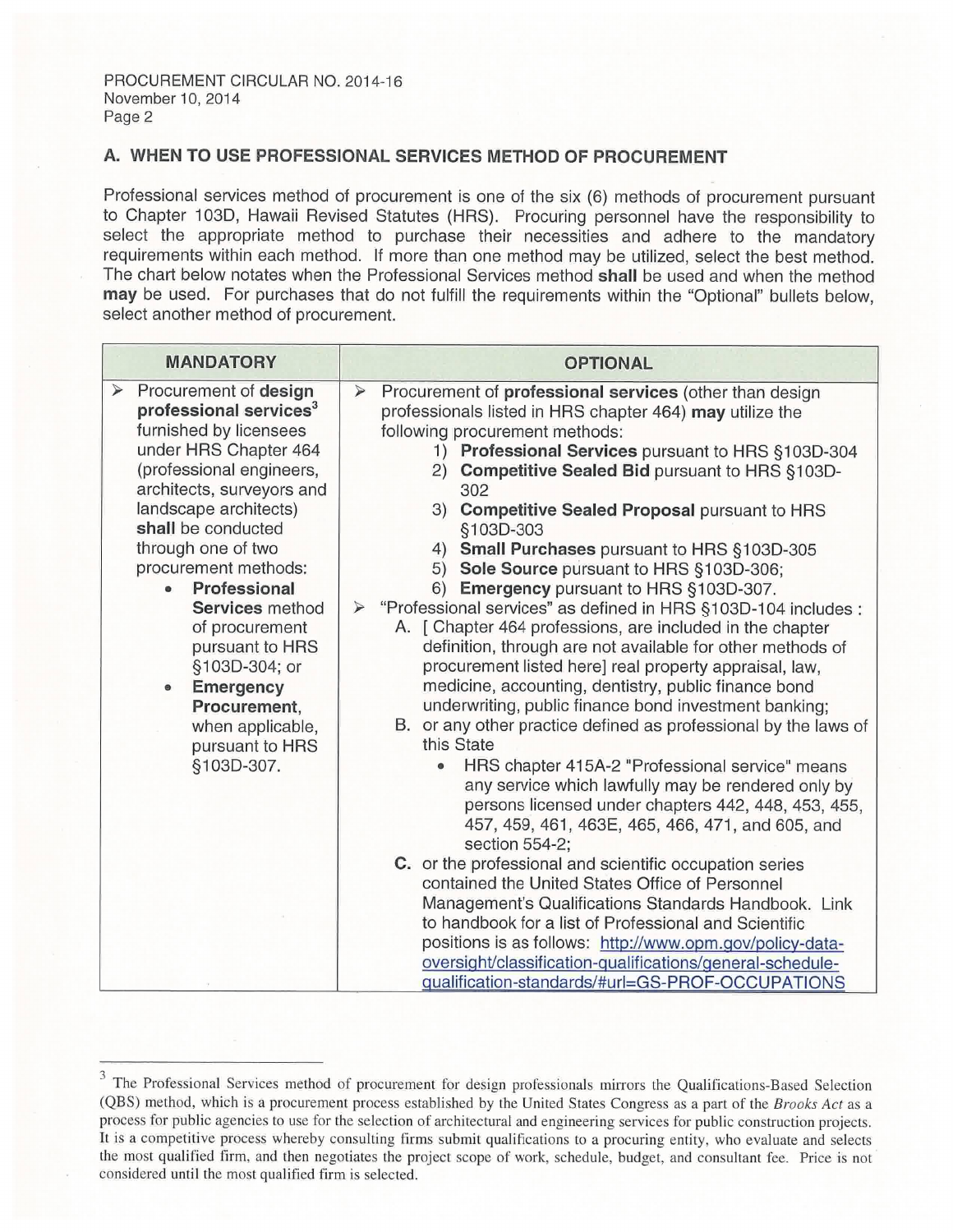# B. WHAT INFORMATION IS REQUIRED TO BE INCLUDED IN THE PUBLIC NOTICE

At minimum, before the beginning of each fiscal year, the head of the purchasing agency (HOPA) shall publish <sup>a</sup> notice inviting persons engaged in providing professional services which the agency anticipates needing in the next fiscal year, to submit current statements of qualifications and expressions of interest to the agency. Additional notices may be published as necessary. The chart below identifies what information must be included in <sup>a</sup> public notice for professional services.

| <b>MANDATORY</b>                                                                                                                                                                                                                                                                                                                                                                                                  | <b>RECOMMENDED</b>                                                                                                                                                                                                                                                                                                                                                                    |  |
|-------------------------------------------------------------------------------------------------------------------------------------------------------------------------------------------------------------------------------------------------------------------------------------------------------------------------------------------------------------------------------------------------------------------|---------------------------------------------------------------------------------------------------------------------------------------------------------------------------------------------------------------------------------------------------------------------------------------------------------------------------------------------------------------------------------------|--|
| Identification of the professional class or<br>➤<br>category as specified in Statutes or Rules or<br>listed in The Professional and Scientific<br>Occupation Series contained in the United<br>States Office of Personnel Management's<br>Qualifications Standards Handbook.<br><b>Examples:</b>                                                                                                                  | Where and when the solicitation will be<br>⋗<br>available;<br>How long the solicitation will be<br>⋗<br>available;<br>Term the list will be used;<br>$\blacktriangleright$<br>$\triangleright$ When and where submittals are to be<br>received;<br>Minimum qualification requirements;<br>➤                                                                                           |  |
| Applicants for professional services within<br>$\circ$<br>the scope of public finance bond investment<br>banking<br>Psychologist licensed under HRS chapter<br>$\circ$                                                                                                                                                                                                                                            | Mandatory evaluation criteria;<br>⋗<br>Period of performance;<br>➤<br>Relevant and recent past performance<br>⋗<br>references.                                                                                                                                                                                                                                                        |  |
| 465<br>Notice to Prospective Applicants for<br>O<br>Professional Services for the following:<br>Architects<br>$\overline{\phantom{a}}$<br>Landscape Architects<br>$\overline{\phantom{a}}$<br>Engineers<br>$\qquad \qquad \blacksquare$<br>Surveyors<br>$\blacksquare$<br>Applicants able to respond to positions<br>$\circ$<br>within Zoology Series, 0410 as listed in the<br>United States Office of Personnel | <b>OPTIONAL</b><br>Pursuant to HAR §3-122-16.3 the public<br>notice shall invite persons to submit<br><b>Statements of Qualifications that may</b><br>include but not be limited to:<br>The name of the firm or person, the<br>٠<br>principal place of business, and location                                                                                                         |  |
| <b>Management Qualifications Standards</b><br>Handbook<br>Interested applicants for Professional<br>$\circ$<br>Services - GS-142 Workforce Development<br>as listed in the United States Office of<br><b>Personnel Management Qualifications</b><br><b>Standards Handbook</b>                                                                                                                                     | of all of its offices;<br>The age of the firm and its average<br>number of employees over the past<br>years;<br>The education, training, and<br>$\bullet$<br>qualifications of key members of the<br>firm;                                                                                                                                                                            |  |
|                                                                                                                                                                                                                                                                                                                                                                                                                   | The names and phone numbers of up to<br>$\bullet$<br>five clients who may be contacted,<br>including at two for whom services were<br>rendered during the preceding year;<br>Any promotional or descriptive literature<br>$\bullet$<br>which the firm desires to submit;<br>Any other information specific to the<br>$\bullet$<br>project that would aid in qualifying<br>applicants. |  |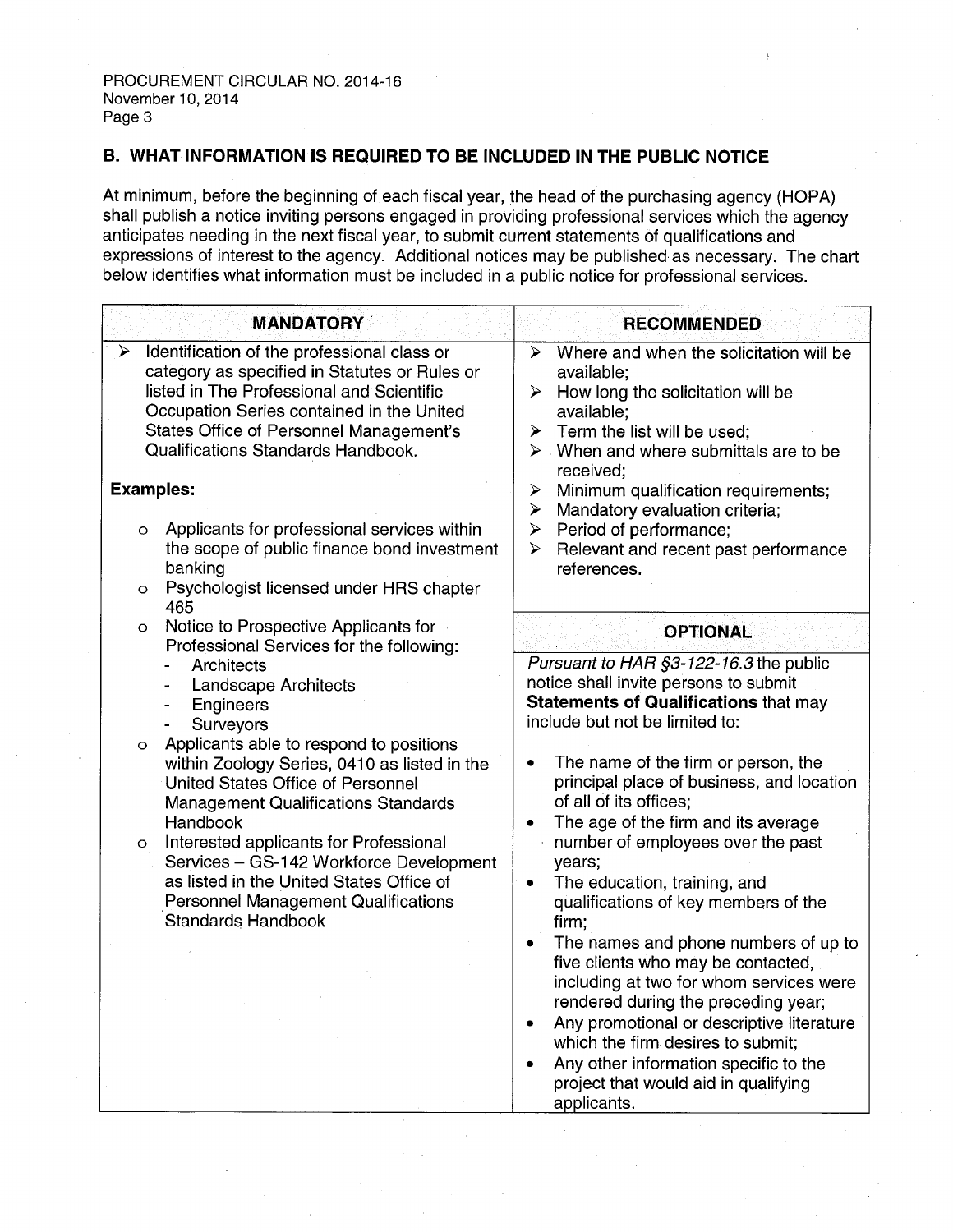# C. WHO CAN SERVE ON A REVIEW OR SELECTION COMMITTEE

The HOPA shall designate review and committee members as those individuals with sufficient education, training, and license or credentials for each type of professional service procured. Personnel should not sit on <sup>a</sup> review or selection committee which may cause undue influence on the other members of the committee(s). Any concerns regarding conflict of interest or one person taking advantage of <sup>a</sup> position of power over another person should be raised to the appropriate level of management to ensure <sup>a</sup> fair procurement. HRS §103D-101 requires ethical public procurement and HAR §3-131-1.02 provides guidance in a procurement code of ethics. Pursuant to HAR §3-122-69(b), deputy directors or equivalent appointed positions shall not serve on review or selection committees.

| <b>ALLOWABLE REVIEW OR SELECTION</b><br><b>COMMITTEE MEMBER</b>                                                                             | <b>HOPA OR ADVISOR ROLE</b>                                                                                                                                              |  |
|---------------------------------------------------------------------------------------------------------------------------------------------|--------------------------------------------------------------------------------------------------------------------------------------------------------------------------|--|
| Government employee                                                                                                                         | <b>Deputy Director</b>                                                                                                                                                   |  |
| Non-government employee<br>Note: A committee member does<br>not need to be employed within<br>the department conducting the<br>procurement. | Executive Director of an attached<br>agency-serves as HOPA<br>Supervisor to other committee<br>member(s)<br>Procurement Officer responsible for<br>٠<br>the procurement. |  |

# D. WHAT CAN BE LISTED AS ADDITIONAL EVALUATION CRITERIA (4TH CRITERION IN DESCENDING ORDER OF IMPORTANCE) TO RANK OFFERORS?

Purchasing personnel have the obligation to conduct thorough acquisition planning to determine specific needs that are reasonable within industry. Market research and price analyses are <sup>a</sup> couple of examples that should be considered while developing the selection criteria for the solicitation. The selection criteria utilized to rank applicants shall be in descending order of importance as 1) Experience and professional qualifications relevant to the project type; 2) Past performance on projects of similar scope for public agencies or private industry; 3) Capacity to accomplish the work in the required time; and 4) Any additional criteria relevant to the purchasing agency's needs or other conditions required to determine the applicant qualified to provide needed services. The fourth criteria shall not include items that would be part of the contract negotiations conducted by the HOPA, such as the rate of compensation, which is based on the estimated value, scope, complexity and nature of the services that are to be received. The chart below provides examples of allowable criteria in ranking applicants during the Professional Services procurement.

| ALLOWABLE 4TH CRITERION                                                                                                                                                                                                                                                                   | <b>NEGOTIATED BY HOPA</b>                                                                                                                              |  |  |
|-------------------------------------------------------------------------------------------------------------------------------------------------------------------------------------------------------------------------------------------------------------------------------------------|--------------------------------------------------------------------------------------------------------------------------------------------------------|--|--|
| Location and number of offices<br>Affiliation with professional<br>organizations within the industry<br>Age of the firm, average number of<br>employees<br>Education, training, and qualifications<br>of key members of the firm<br>Awards, accolades, recognition within<br>the industry | Rate of compensation<br>Price (consultant fee)<br>$\bullet$<br>Proposal to fulfill scope of work<br>Schedule or timeline<br>$\bullet$<br><b>Budget</b> |  |  |